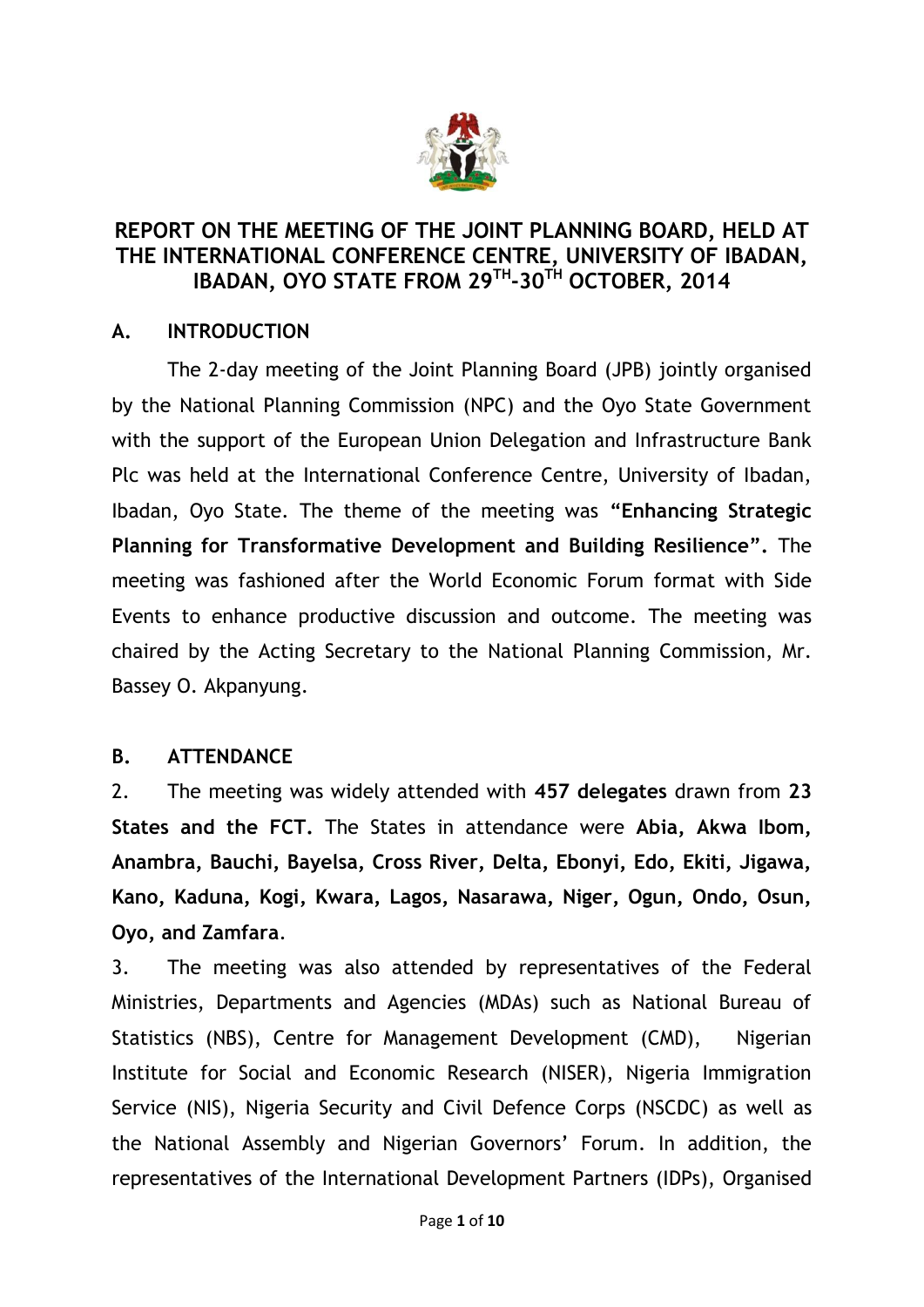Private Sector, Professional Bodies, Civil Society Organisations and Media attended the meeting. Some of the notable IDPs in attendance were the Head of Delegation of European Union, Resident Representative of World Bank, Country Director of African Development Bank, Country Representative of IMF, Managing Director of Infrastructure Bank and representatives of WHO, UNDP, FEPAR and UNICEF.

### **C. OBJECTIVES**

- **4.** The key objectives of the Meeting are to:
- i. fashion out effective strategies for deepening the formulation and implementation of National Development Plans and Transformation Agenda and cascading same to the sub-national levels;
- ii. entrench the planning culture needed in building resilience for transformative development; and
- iii. serve as a platform for representatives of Federal MDAs and State Governments as well as the Organized Private Sector (OPS) and Donor Agencies to appraise and deepen their strategic roles in the implementation of the strategic development agenda at all levels of Government.

### **D. UPDATE ON JPB/NCDP RESOLUTIONS**

- 5. The updates focused on the following areas:
	- **i. Establishment of State Planning Commissions (SPCs)-** 13 States have established SPCs. The States are Abia, Adamawa, Bauchi, Benue, Cross River, Ekiti, Enugu, Kwara, Nasarawa, Niger, Plateau, Taraba and Zamfara.
- ii. **Establishment of State Research Institutions (SRIs) and Collaborative Research with NISER**- No State had established SRI in line with resolution of past JPB/NCDP meetings. However, 3 States (Bayelsa, Kwara and Lagos) collaborated with NISER to conduct socioeconomic studies.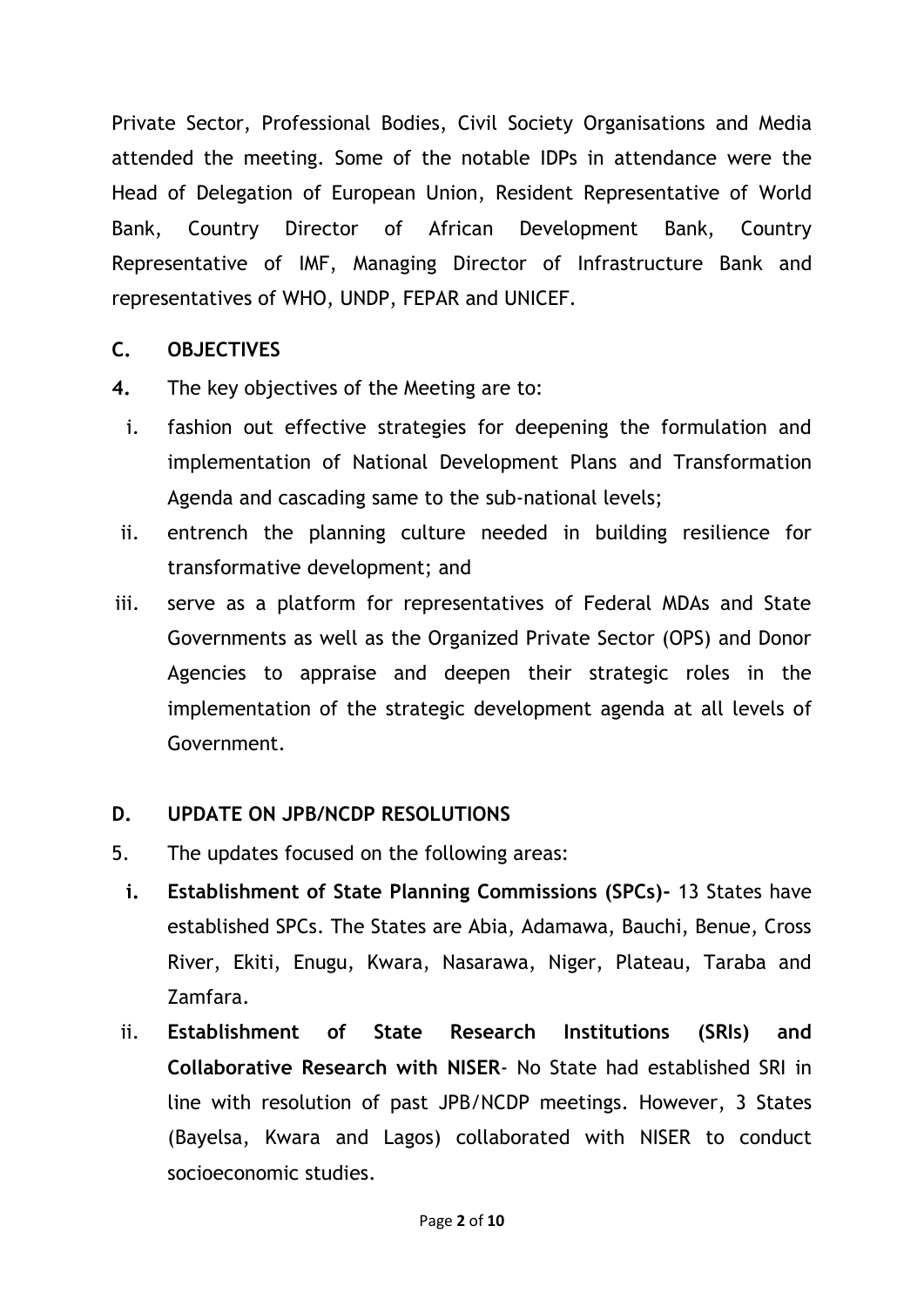- **iii. States GDP Computation Project**-The pilot phase covering 7 States from all the 6 geopolitical zones (*Anambra, Cross River, Gombe, Kano, Lagos, Niger and Rivers)* had been completed. The Reports of the Survey for 3 States (Anambra, Cross River and Niger) had been validated by their respective Executive Council. The remaining 4 States would be done before end of the year. So far, 23 States and FCT had paid their contribution of  $H14.1m$  each, while 13 States were yet to contribute. The States were *Abia, Adamawa, Benue, Borno, Edo, Imo, Kaduna, Katsina, Kebbi, Kwara, Nasarawa, Plateau and Zamfara.*
- **iv. Needs Assessment Survey on States Statistical Bureaux and SPCs**-This survey had been concluded in 12 States with reports validated and sent to the States for implementation. The second phase has commenced in 12 States namely: *Akwa-Ibom, Bauchi, Bayelsa, Benue, Ebonyi, Imo, Jigawa, Nasarawa, Ondo, Oyo, Yobe and Zamfara.*
- **v. Establishment of State Statistical Bureaux (SSBs)-** The number of States that had established their SSBs increased significantly from less than 10 to 20 before the Needs Assessment Survey. These States are *Abia, Anambra, Cross-River, Edo, Ekiti, Enugu, Gombe, Imo, Kaduna, Kano, Kwara, Lagos, Niger, Ogun, Ondo, Oyo, Plateau, Rivers, Sokoto and Zamfara.* Also, 11 States had forwarded their Statistical Bill to the State Ministry of Justice. These are *Akwa-Ibom, Bauchi, Bayelsa, Benue, Ebonyi, Jigawa, Kogi, Nasarawa, Osun, Taraba and Yobe.* 13 States were still without Statistical Edict while 10 States were yet to develop their State Statistical Master Plan.

#### **E. TECHNICAL SESSIONS AND SIDE EVENTS**

6. Six Technical Sessions were held during which 11 Technical papers were presented. In addition, three Side Events were organized in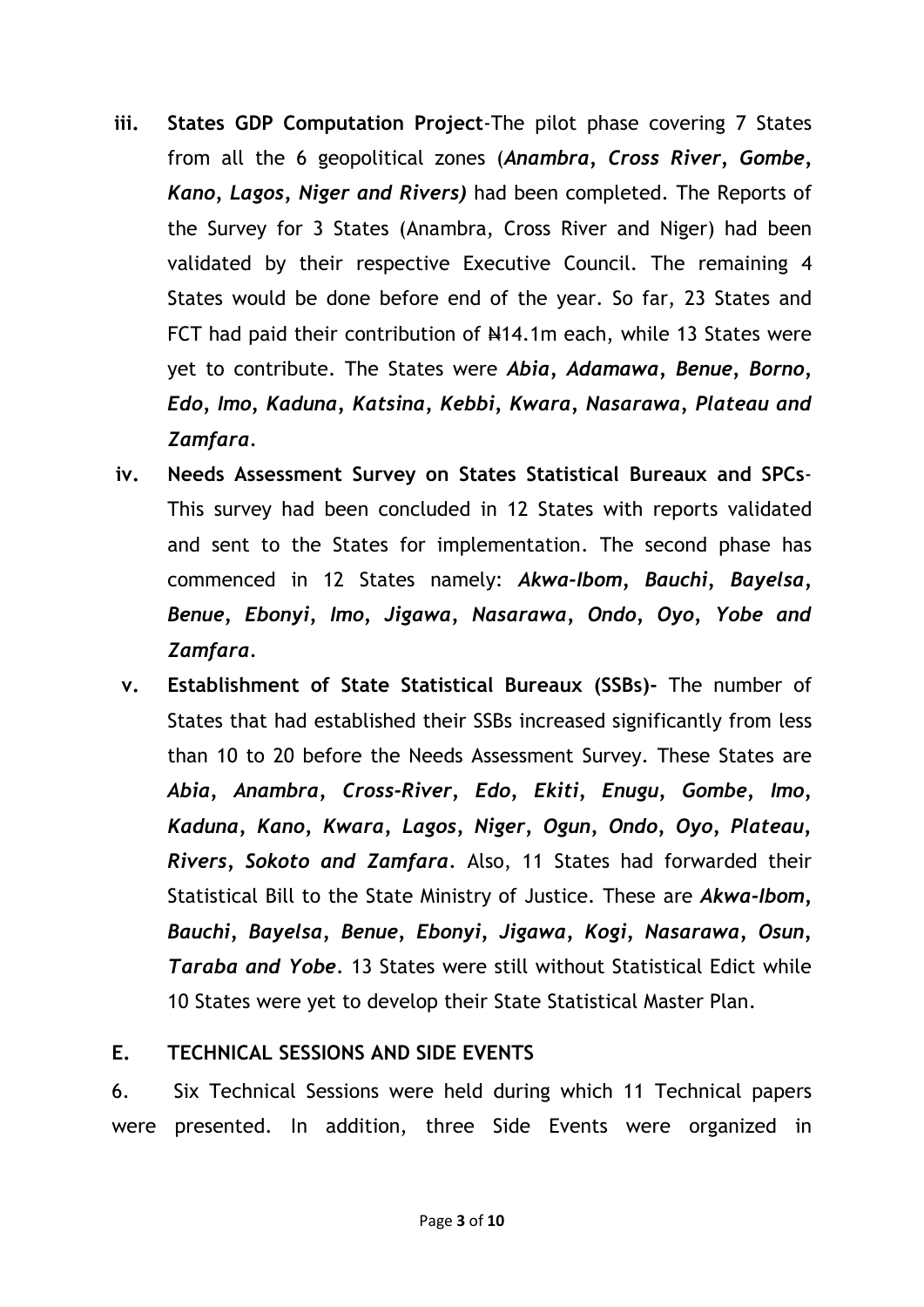collaboration with the European Union (EU), Infrastructure Bank Plc and World Bank on the following sub-themes:

- i. International Development partners (IDPs) in Nigeria's Transformative Development;
- ii. Infrastructure Financing in Nigeria; and
- iii. Country Assistance Framework and Post-2015 Development Agenda

## **F. KEY ISSUES ARISING FROM TECHNICAL SESSIONS/SIDE EVENTS**

- **7.** The following key issues were raised:
	- **i. Development of the 2nd National Implementation Plan (NIP)** The inputs of the Federal Executive Council (FEC) on the review of the 1<sup>st</sup> NIP and development of the  $2<sup>nd</sup>$  NIP were incorporated. A Retreat would be organized in November, 2014, to be chaired by Mr.Vice-President to discuss the draft reviewed and updated report;
- **ii. Weak Plan-Budget Link** The weak link between Medium Term Plans and Annual Budgets is a major impediment to effective implementation of the National and States' Plans;
- **iii. Frequency of JPB/NCDP Meetings** The frequency of the JPB/NCDP meetings was not adequate to ensure effective implementation and tracking of resolutions as well as responsiveness to emerging issues of national importance;
- iv. **Financing Infrastructure-** Though ambitious, Nigeria's National Integrated Infrastructure Master Plan (NIIMP) is financeable. However, the instruments that would be used to mobilize long term funds need to be strengthened. Lack of common understanding of the PPP concept and inability of Federal MDAs and States to identify and package bankable infrastructure projects had resulted in underutilization of funds set aside by IDPs for financing PPP projects;
- **v. Nomenclature and Structure of Planning Agencies-** The issue of the structure and nomenclature of Planning Agencies at the sub-national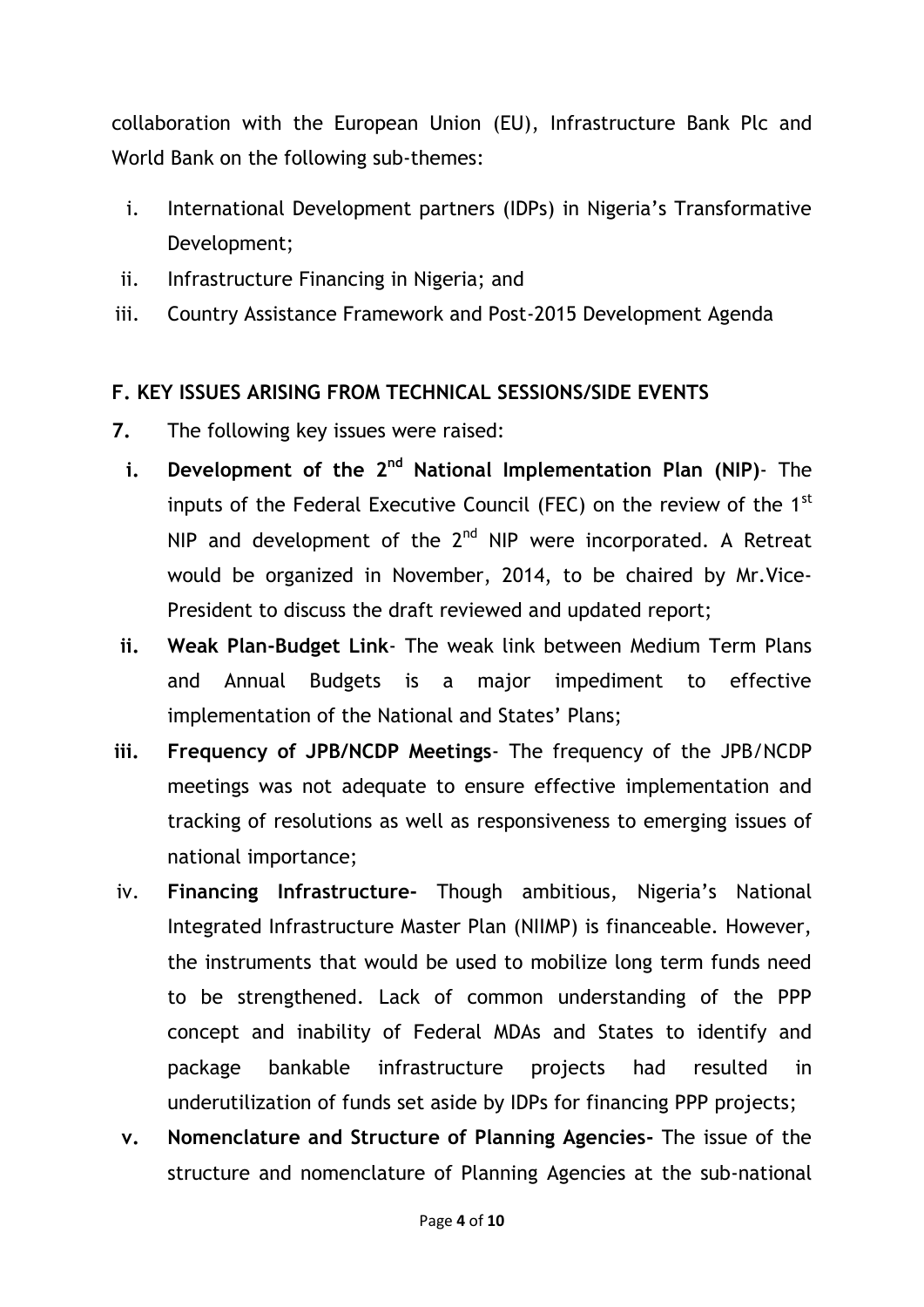level was contentious. However, there was a broadly shared view that it does not matter whether it is a Ministry or Commission. What was essential is for close collaboration between the Planning Agencies and Budget Office;

- **vi. National Statistical System-** The lingering challenge of getting the State Bureaux of Statistics connected to the National Data Centre at the National Bureau of Statistics Headquarters was debated extensively;
- **vii. National Social Protection Policy-** Social Protection Policy is central to inclusive growth and transformative development. Lack of a national policy framework resulted in uncoordinated implementation of social protection programmes at all levels of Government;
- viii. **Framework for Shared-Vision on Mentoring of States-** There was need for experience sharing, through mentoring of States. This called for the development and institutionalization of a Mentoring Framework by the NPC;
	- ix. Need to forge effectiveness of IDPs intervention; and
	- x. Deepening participation of States in post-2015 development agenda preparatory process

# **G. KEY RESOLUTIONS REACHED AT THE MEETING**

- 8. The key resolutions reached at the Meeting were as follows:
	- i. **JPB/NCDP Meetings**
		- a. A mini meeting of Permanent Secretaries and Honourable Commissioners of Planning/Chief Executives of SPCs with the NPC should be held monthly, on the day preceding NEC meeting, to provide backstop support to States' Governors on emerging issues, on the management of the economy;and
		- b. The frequency of JPB/NCDP meetings should be twice in a year;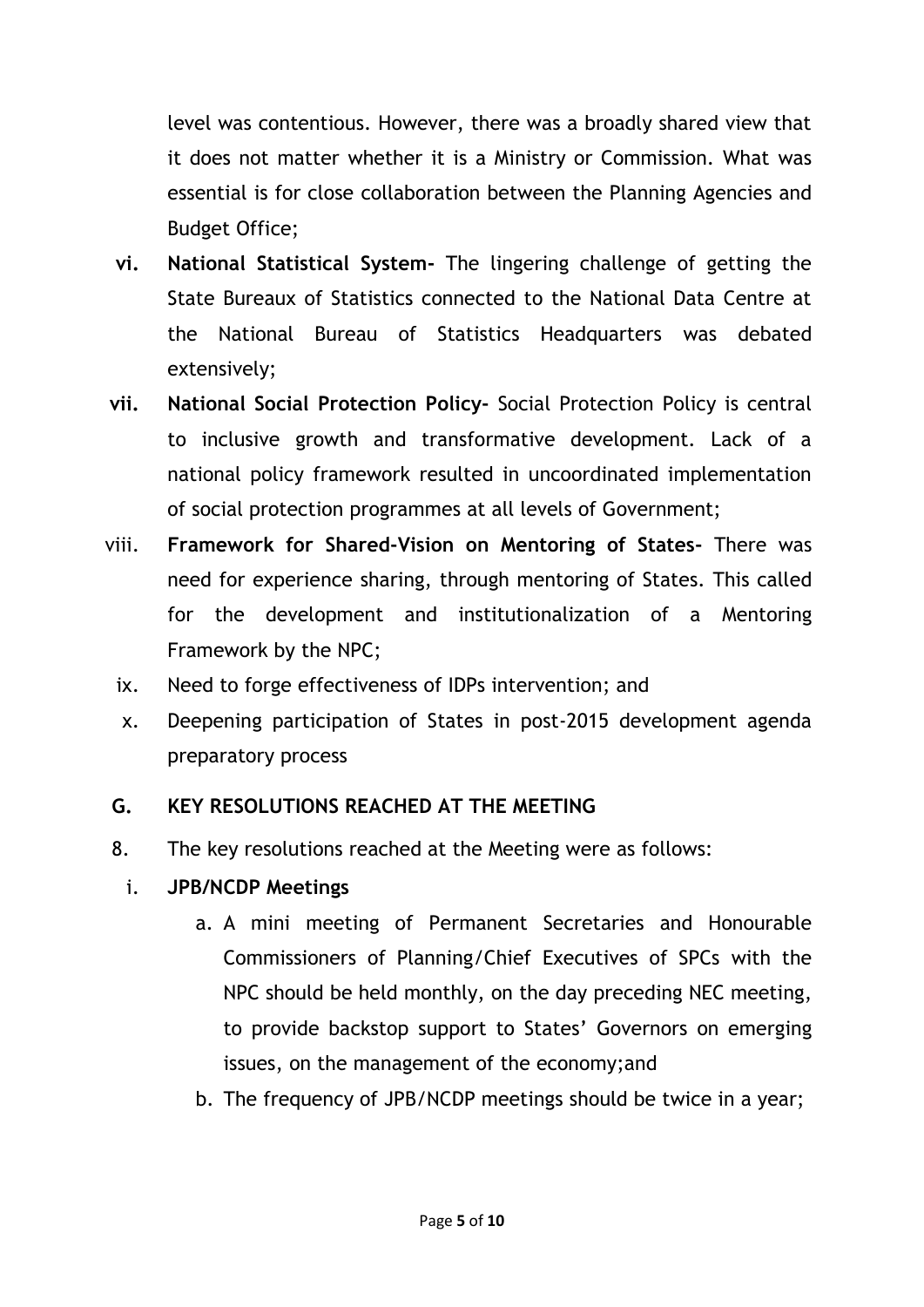## ii. **Development of the 2nd NIP**

- a. The NPC was encouraged to continue with the preparation of the  $2^{nd}$  NIP to ensure the actualization of the transformative goal of NV 20:2020;and
- b. States are advised to commence work on their versions of the medium-term Plan.

### iii. **Establishing/Strengthening of Institutional Capacity**

- a. The States that were yet to establish their SPCs and State Statistical Bureaux were advised to do so as a matter of urgency. State Planning Agencies should take responsibility for the preparation of capital budget and robust monitoring and evaluation (M&E) framework, irrespective of whether it is SPC or Ministry;
- b. There was need to strengthen both human and institutional capacities at the national and sub-national levels to enhance effective policy formulation, implementation, monitoring and evaluation of strategic plans;
- c. States were advised to develop capacity building programmes for officers of the SPCs, MDAs, SSBs and the Local Government to strengthen their skills and capabilities in the area of strategic planning, policy formulation and research;
- d. The contentious issues on structure and nomenclature of Planning Agencies at the States' level were to be addressed during the NCDP meeting; and
- e. States were encouraged to enhance their capacities through evidence-based peer-learning and the use of Community of Practice among public servants.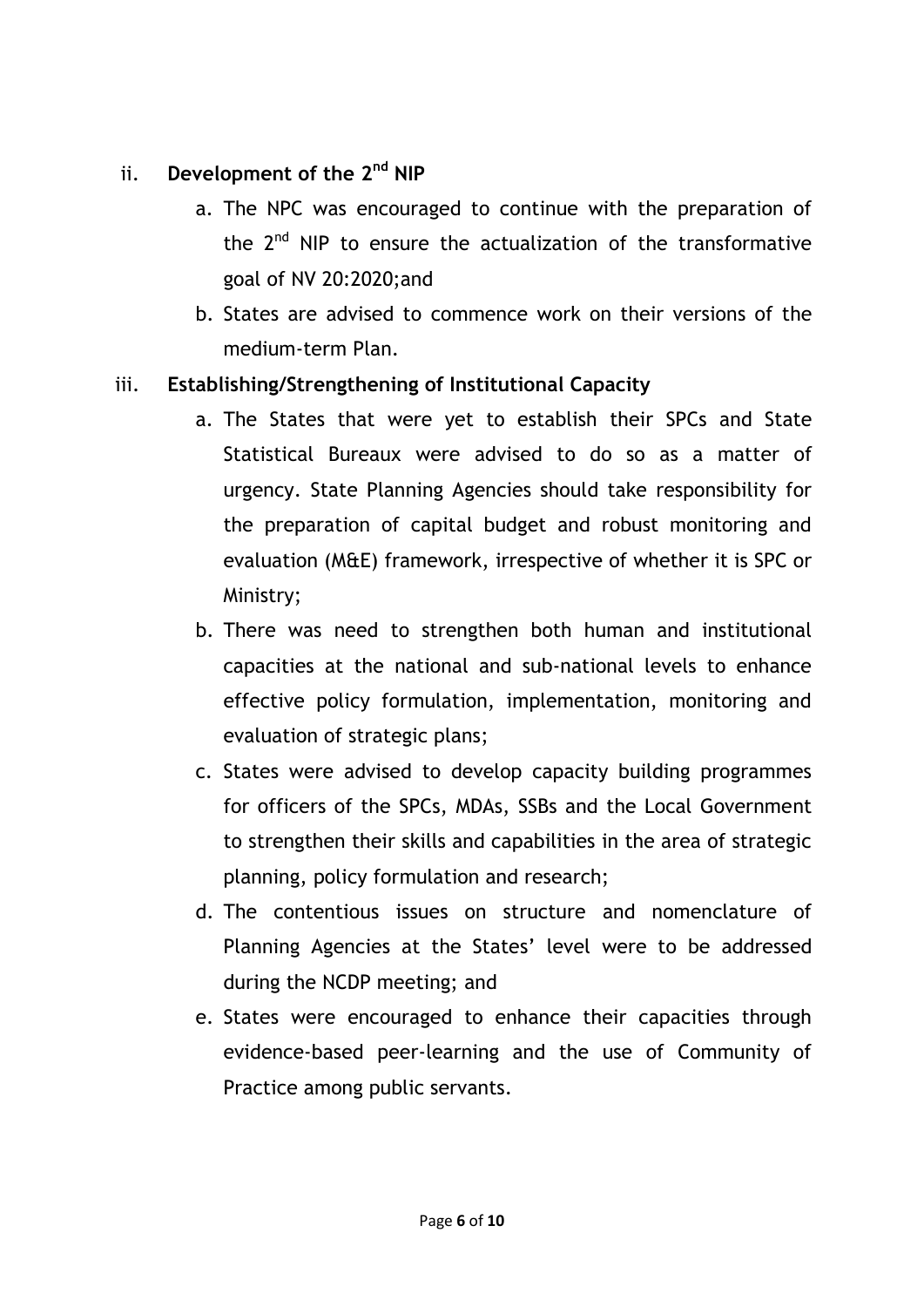#### iv. **Policy/Programme Coordination**

- a. There was need for Federal Government to fast track the finalization and approval of the draft National Social Protection Policy; and the States were advised to develop their own policy;
- b. There was need to implement the Science, Technology and Innovation Plan as well as enhance investment in Information Communication Technology (ICT), in order to position the nation competitively among other nations of the world;
- c. States were encouraged to key into the 35% affirmative action adopted at the federal level in the area of gender and equity without compromising merit ; and
- d. The NPC was urged to fast track the development of the framework for mentoring of SPCs to enhance experiential learning.

#### v. **Building Economic Resilience and Competitiveness**

- a. States were encouraged to expand their revenue base to reduce reliance on allocation from Federation Account. In this regard, States were encouraged to develop '**contingency plan'** that would prepare them for uncertainties induced by global economic instability;
- b. The Federal and State Governments were encouraged to support the private sector to enable it perform its role as engine of economic growth towards achieving transformative development. In this regard, an enabling environment is required to support the organized private sector to be competitive, using appropriate pricing mechanism; and
- c. There is need to develop a Nigerian model that will position the nation to be globally competitive.

### vi. **Strengthening Research and Statistics**

a. The **13 States** that were yet to pay their **N14.1million** contribution for the States GDP Computation Project were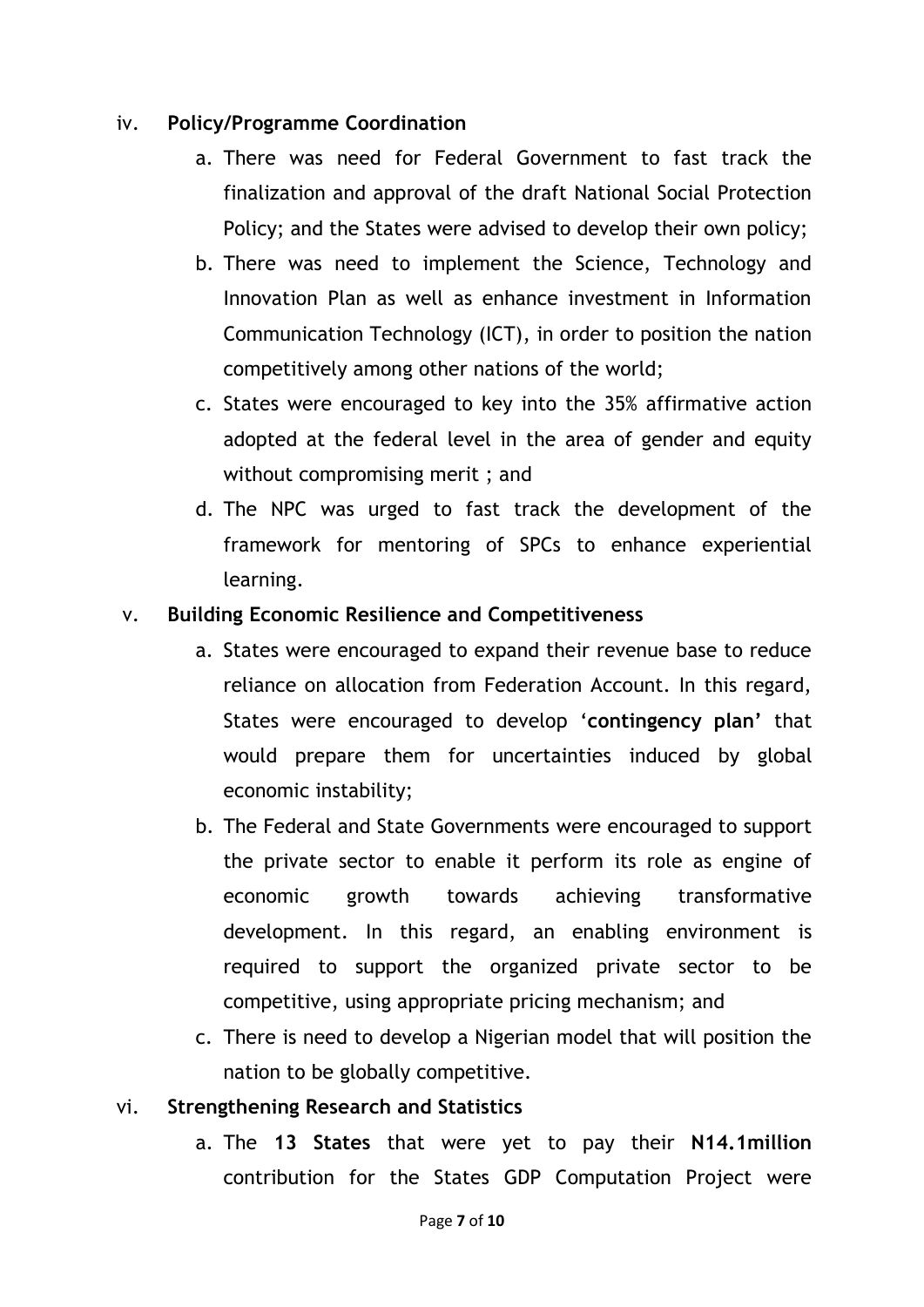encouraged to do so. The States were: **Abia, Adamawa, Benue, Borno, Edo, Imo, Kaduna, Katsina, Kebbi, Kwara, Nasarawa, Plateau and Zamfara;**

- b. States that were yet to connect to the National Data Centre and develop their Statistical Master Plan should do so, as a matter of urgency; and
- c. States were advised to partner with NISER, universities and other research institutes in the establishment of State Research Institute and in conducting collaborative research for evidencebased policy making. Such researches should be demand-driven.

## vii. **Institutionalizing Monitoring and Evaluation**

- a. There was need to institutionalize M&E framework particularly at the sub-national level for effective monitoring and evaluation of government policies, programmes, projects and training; and
- b. The NPC was to re-engineer the performance measurement system in a more effective manner while encouraging States to key into the System for efficient service delivery at both the national and sub-national levels.

## viii. **Financing Infrastructure**

- a. The National PPP Policy and institutional frameworks should be strengthened to optimize the window of opportunities for financing viable projects under the PPP arrangements ;and
- b. The procurement process needs to be reviewed to reduce leakages and corruption, which discourage private investors' participation in infrastructure development.

# ix. **Effectiveness of IDP Interventions**

a. The effectiveness of the implementation of donor supported projects was hampered by the counterpart funding system because of EU timeline is not aligned with the national budget cycle;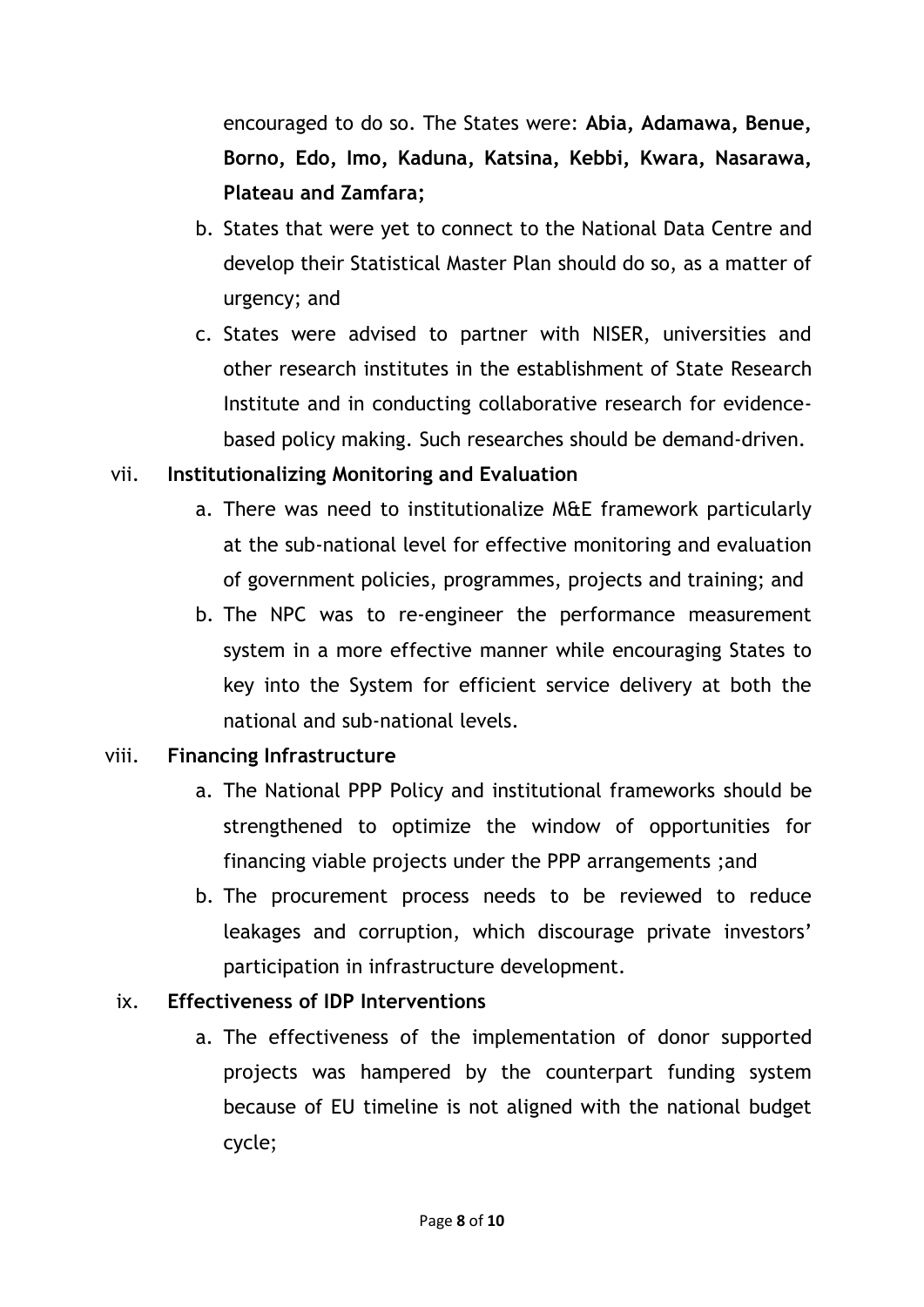- b. The ownership of International Development Partners' (IDPs) projects needs to be enhanced through greater engagement of national and sub-national stakeholders in the design, selection and implementation of these projects;
- c. The IDPs will continue to utilize the JPB/NCDP platform to have structured engagement with Federal and State Governments on development and humanitarian issues.
- d. EU-funded micro-projects currently in 9 States should be extended to other States.

## x. **Post-2015 Development Agenda**

- a. Prioritization of Nigeria's post 2015 development agenda should be country focus but should be done using bottom-up approach with communities involvement;
- b. The Federal and States governments should come up with their post Nigeria 2015 Development Agenda; and
- c. Implementation of any development project should involve State Planning Commission/Ministry in the conception and implementation.

# **F. CONCLUSION**

9. These Resolutions were to be presented at the meeting of the National Council on Development Planning, holding on Friday, 31<sup>st</sup> October, 2014, for consideration and adoption as appropriate.

10. The next JPB meeting was expected to hold tentatively in the FCT or any other suitable State in April, 2015.

## **G. APPRECIATION**

11. The delegates expressed their appreciation to the Government and the good people of Oyo State for the hospitality and support extended to them, during their stay in the Pacesetter State.